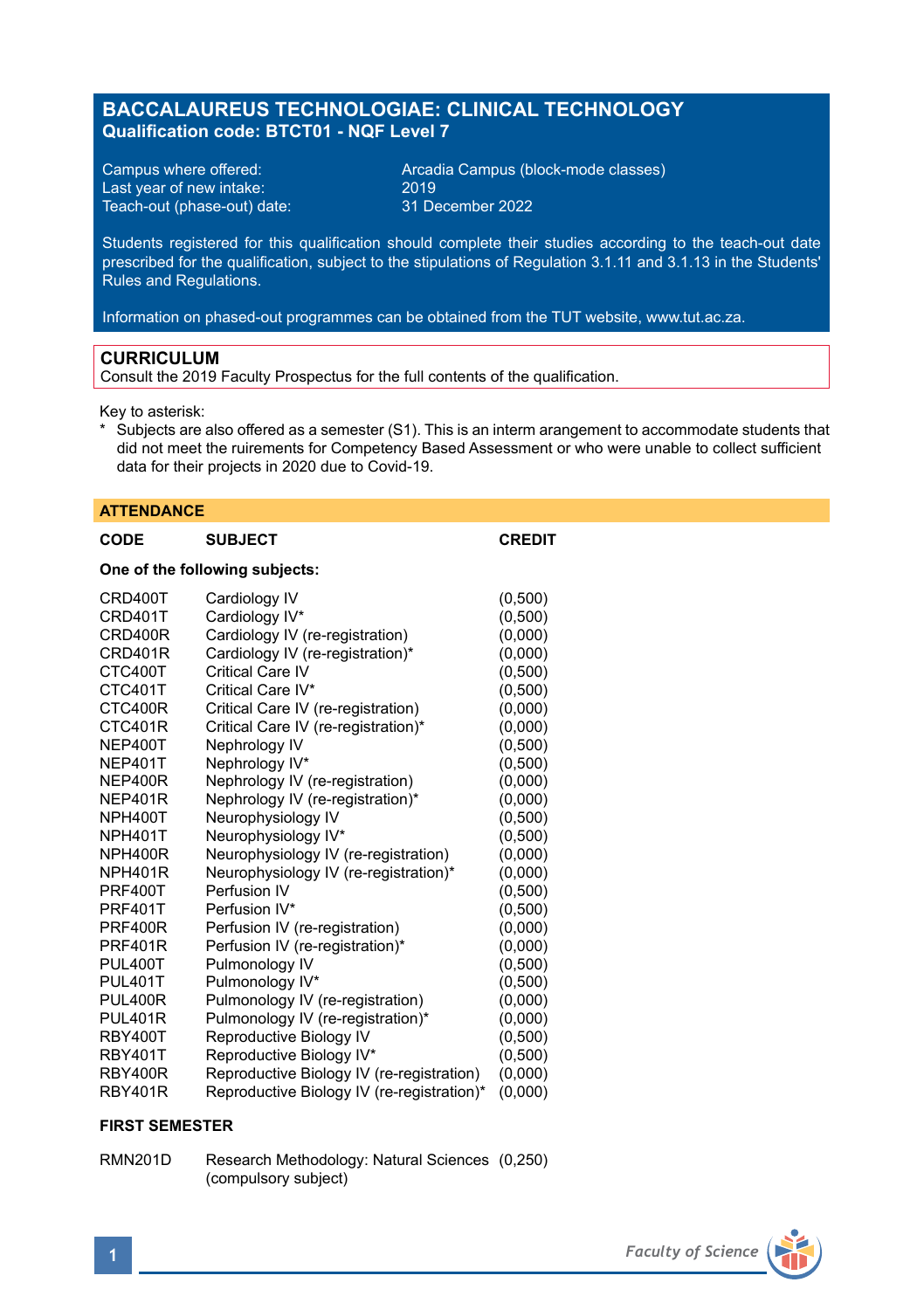**SECOND SEMESTER**

| <b>PMR101T</b> | Principles of Management I | (0,250) |
|----------------|----------------------------|---------|
|                | (compulsory subject)       |         |
|                |                            |         |

TOTAL CREDITS FOR THE QUALIFICATION: **1,000**

# **SUBJECT INFORMATION (OVERVIEW OF SYLLABUS)**

The syllabus content is subject to change to accommodate industry changes. Please note that a more detailed syllabus is available at the Department or in the study guide that is applicable to a particular subject. At time of publication, the syllabus content was defined as follows:

# **C**

### **CARDIOLOGY IV (CRD400T/R) PROJECT ASSESSMENT**

*(Subject custodian: Department of Biomedical Sciences)*

Specialised echocardiography. Mechanisms of arrhythmogenesis. Advanced electro-physiological studies. Interventional management of arrhythmias. Cardiac pharmacology. (Total tuition time: not available)

## **CRITICAL CARE IV (CTC400T/R) PROJECT ASSESSMENT**

### *(Subject custodian: Department of Biomedical Sciences)*

Pathophysiology. Treatment regimes. Nutrition. (Total tuition time: not available)

### **N**

### **NEPHROLOGY IV (NEP400T/R) PROJECT ASSESSMENT**

### *(Subject custodian: Department of Biomedical Sciences)*

Anatomy of the renal system. Functions of the kidney, excretory function of the kidney. Renal processing of individual substances, water balance, micturition, renal function tests and abnormalities. (Total tuition time: not available)

# **NEUROPHYSIOLOGY IV (NPH400T/R) PROJECT ASSESSMENT**

# *(Subject custodian: Department of Biomedical Sciences)*

Electro-encephalogram, polysomnography, evoked potential recordings, electromyography. Neurography. (Total tuition time: not available)

### **P**

# **PERFUSION IV (PRF400T/R) PROJECT ASSESSMENT**

*(Subject custodian: Department of Biomedical Sciences)*

Physiological calculations of flow rates, physiological fluids. Effects of temperature changes, monitoring: pre-, intra- and post-cardiac drugs. Cardioplegia, perfusion of different organs, tissue changes, blood physiology, pathology of cardiopulmonary bypass on different organs, flow dynamics, blood conservation, different perfusions, paediatric perfusion. (Total tuition time: not available

## **PRINCIPLES OF MANAGEMENT I (PMR101T) 1 X 3-HOUR PAPER**

# *(Subject custodian: Department of Management and Entrepreneurship)*

Managers and management, planning, organisation, leading, control, decision-making, motivation, leadership and supervision, communication, coordination, human resource management, financial management, entrepreneurship, marketing management, legal aspects of contracts, business plan. (Total tuition time: not available)

# **PULMONOLOGY IV (PUL400T/R) PROJECT ASSESSMENT**

# *(Subject custodian: Department of Biomedical Sciences)*

Exercise studies. Sleep studies. Advanced body plethysmographic studies. Control of ventilation studies. Industrial respiratory diseases. Allergies. Clinical trials and procedures. Bronchoscopic procedures. Nebulisation. Pulmonary-related procedures. Ventilation/perfusion studies with radio-active materials. (Total tuition time: not available)